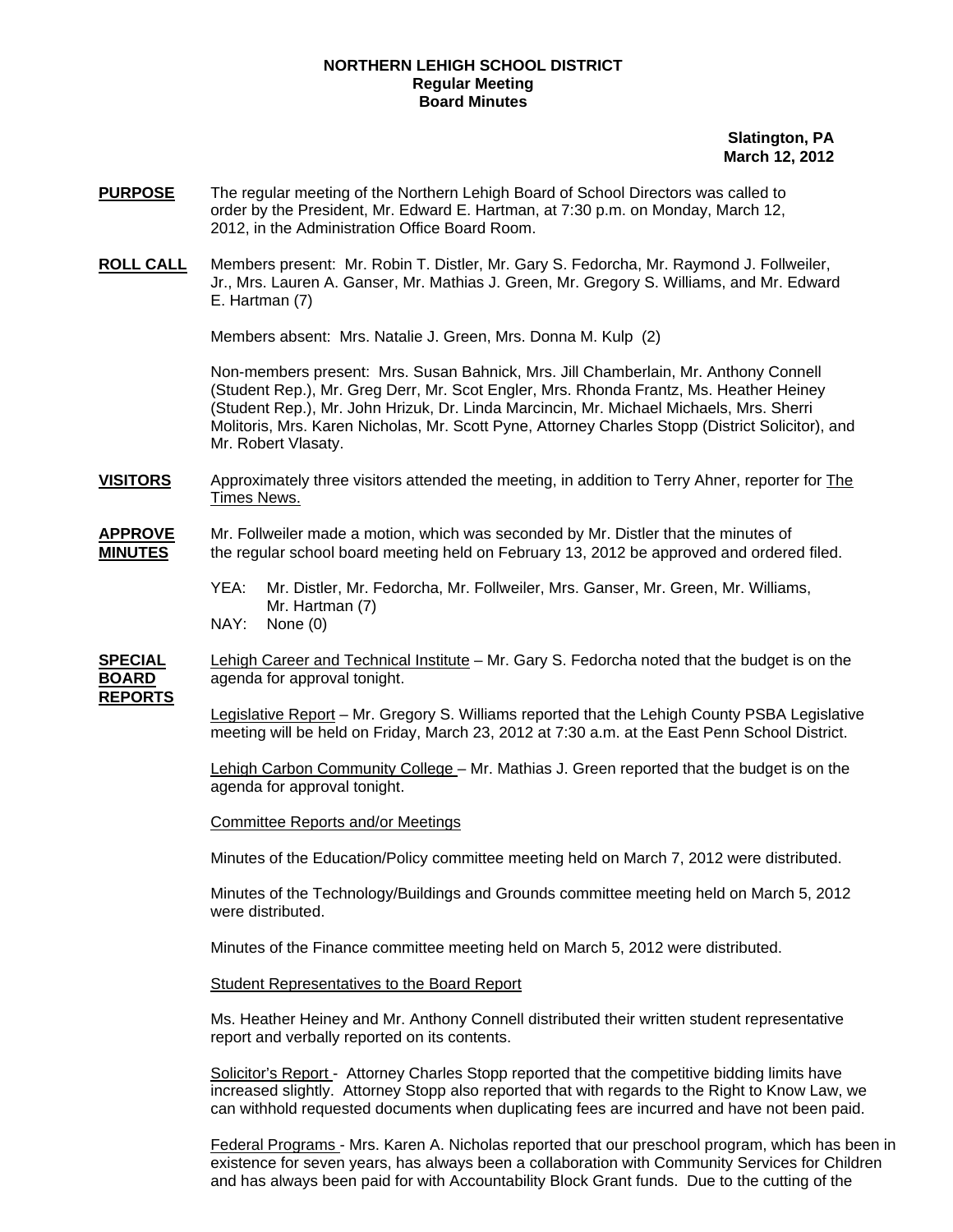**SPECIAL** Accountability Block Grant, this program is in jeopardy. Mrs. Nicholas informed the board that

time the only way the district could afford the program is if funds become available from outside the district.

**BOARD** Community Services for Children needs to know by the end of the month if we will be continuing the **REPORTS** Pre-K program next year. The cost for the classroom is \$64,500.00 for the two teachers, and **(cont.)** \$44,000 for transportation. Mrs. Nicholas asked the board to please make a decision so she could get back to Community Services for Children. Mr. Michaels stated that it was his understanding that we were going to contact them and tell them we would not be able to make a decision at this time and that we were looking into alternative ways to finance this program with funds outside the district. Mr. Williams added that even though he is an avid supporter of this program, at this point in

Business Manager's Report

 Mrs. Molitoris reported that on the agenda for approval tonight are the LCCC, CLIU and LCTI budgets. Northern Lehigh's share of the budgets are all a decrease over the 2011-2012 budgets.

 Mrs. Frantz reported that they hope to have a preliminary budget to present at the Finance Committee meeting in April.

 Mrs. Molitoris and Mrs. Frantz thanked the board for allowing them both to go to the PASBO conference. It was a great learning experience and they will be sharing what they learned at the next Administrative Team meeting.

## Superintendent's Report

Mr. Michaels reported that budget meetings are ongoing and the theme of next week's Administrative Team meeting is cost containment. Mrs. Molitoris and Mrs. Frantz are working hard on the budget and Mr. Scot Engler is working on cost saving measures with the IU. Mr. Michaels then asked Mr. Engler to discuss his ideas. Mr. Engler explained that we currently contract with the IU for special programs and the 2012-2013 estimated cost is \$470,000 of which \$140,000 is for students in IU classes receiving speech therapy. Two options exist: hiring our own speech therapist, or contracting with a third party agency. Due to the state mandates of no more than 65 students per therapist and the lack of speech therapists, hiring our own therapist is not a viable option. Based on the current number of students, 138, the best quote is from Pediatric Therapeutic Services at a cost of \$200,000-\$250,000 which would result in a savings to the district of \$80,000 - \$130,000 for the first year. Because the services would be more consistent, this savings could be greater in subsequent years due to students exiting the program and no longer needing the service. Mr. Engler stated that he hopes to present a contract at the next school board meeting.

Mr. Michaels then asked Mr. Robert Vlasaty to discuss our cyber school program. Mr. Vlasaty reported that he has contacted approximately 80% of parents who send their children to cyber charter schools outside the district. Mr. Vlasaty stated that the parents have been very enthusiastic about the e-Learn 21 Virtual Learning Program that is on tonight's board agenda for approval. Mr. Michaels noted that if we bring three (3) students from outside cyber charter schools into the e-Learn 21 program, the program will pay for itself.

Mr. Michaels noted that Mrs. Green is absent tonight due to a commitment with her school district and Mrs. Kulp is out ill.

 Mr. Green asked if Mrs. Molitoris and Mrs. Frantz could give a detailed comparison of the state funds we will be getting in 2012-2013 compared to what was received in 2011-2012. Mr. Michaels distributed a budget comparison of 2010-2011 to 2011-2012 state funds that we received. He noted that Northern Lehigh lost 13.1% of funding which is more than other districts of similar size.

- **PERSONNEL** Mr. Fedorcha made a motion, which was seconded by Mrs. Ganser, that the Board of Education approves the following personnel items:
- Appointment- John Rice\*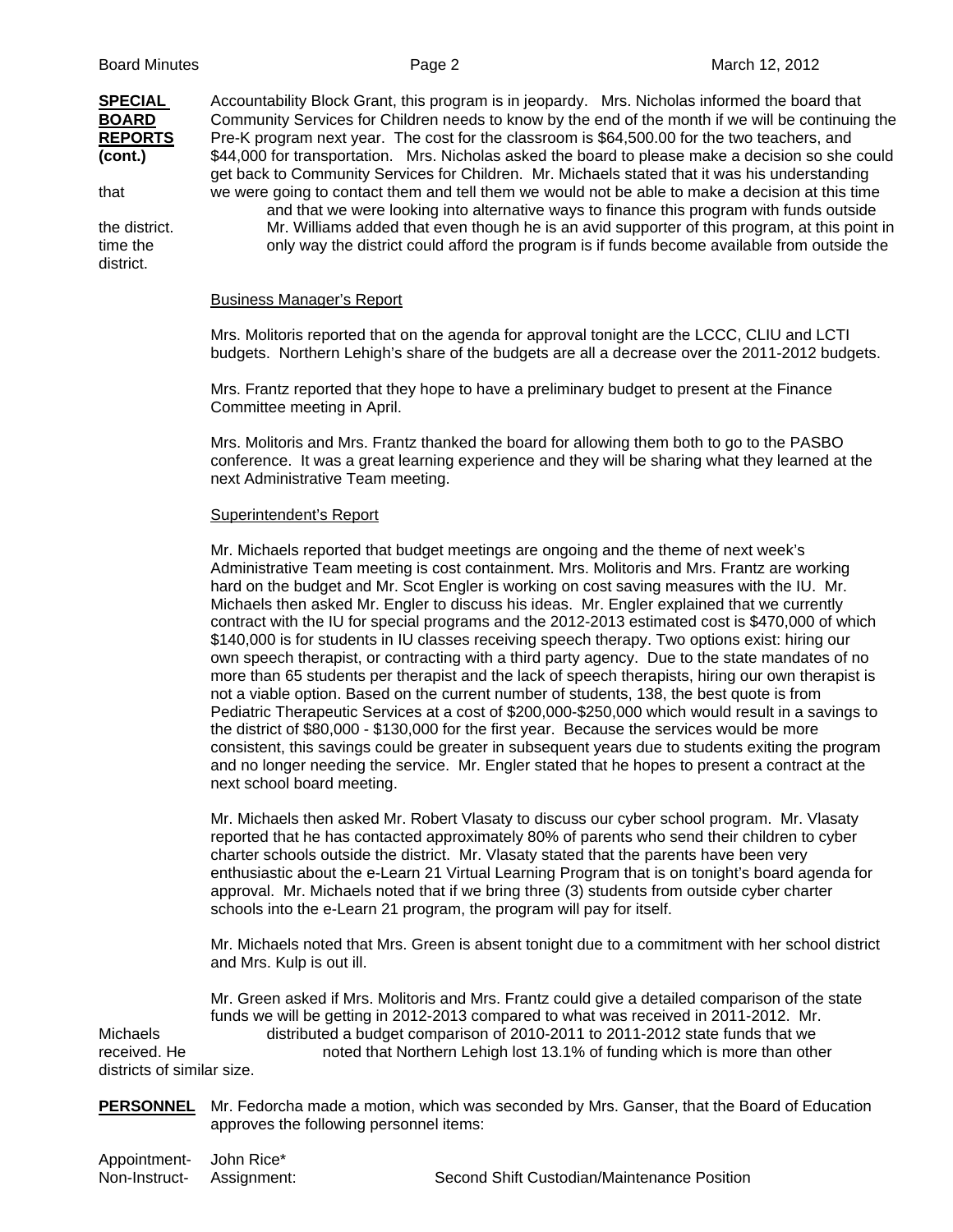| ional                                           | Salary:<br>Effective<br>*Pending Verification of Missing Documents                                                                                                                                                                                                                    | $$9.00/H$ our - 2:30 PM - 11:00 PM - 5 Days/Week<br>March 13, 2012                                                                                                                            |          |
|-------------------------------------------------|---------------------------------------------------------------------------------------------------------------------------------------------------------------------------------------------------------------------------------------------------------------------------------------|-----------------------------------------------------------------------------------------------------------------------------------------------------------------------------------------------|----------|
| <b>PERSONNEL</b>                                |                                                                                                                                                                                                                                                                                       |                                                                                                                                                                                               |          |
| (cont.)<br>Family<br>Medical<br>Leave           | member.                                                                                                                                                                                                                                                                               | Approve the request of employee #870 to take a Family Medical Leave on or about May<br>10, 2012. Employee is requesting one week of family medical leave to care for a family                 |          |
| Retirement<br>E. Wassum                         | Accept the retirement resignation of Eric Wassum from his position as Slatington<br>Elementary Sixth Grade teacher, effective on or about April 4, 2012. At this time he will<br>begin his retirement from Northern Lehigh School District after 30 years and 7 months of<br>service. |                                                                                                                                                                                               |          |
| Co-Curricular<br>Appointments<br>2011-2012      | Manny Guedes                                                                                                                                                                                                                                                                          | MS Spring Intramurals - Weightlifting                                                                                                                                                         | \$805.46 |
| Co-Curricular<br><b>Volunteers</b><br>2011-2012 | Joseph Seremula                                                                                                                                                                                                                                                                       | <b>Assistant Baseball Coach</b>                                                                                                                                                               |          |
| Substitute<br>Instructional                     |                                                                                                                                                                                                                                                                                       | Approve the following substitute teachers for the 2011-2012 school year at the 2011-2012<br>substitute teacher rates as approved on the Supplementary Personnel Salary Schedule:              |          |
|                                                 | Csala Peters*<br>*Pending Verification of Missing Documents                                                                                                                                                                                                                           | <b>Elementary &amp; Special Education</b>                                                                                                                                                     |          |
| Substitute<br>Non-Instruct-<br>ional            | Salary Schedule: Deborah Handwerk                                                                                                                                                                                                                                                     | Approve the following substitute secretary, cafeteria worker and custodian for the 2011-<br>2012 school year at the 2011-2012 substitute rates as approved on the Supplementary               |          |
|                                                 | YEA:<br>Mr. Hartman (7)<br>NAY:<br>None (0)                                                                                                                                                                                                                                           | Mr. Distler, Mr. Fedorcha, Mr. Follweiler, Mrs. Ganser, Mr. Green, Mr. Williams,                                                                                                              |          |
| <b>POLICY</b>                                   | approves the following policy items:                                                                                                                                                                                                                                                  | Mr. Fedorcha made a motion, which was seconded by Mr. Follweiler, that the Board of Education                                                                                                 |          |
| Homebound<br>Instruction                        | and continuing until approximately May 20, 2012.                                                                                                                                                                                                                                      | It is recommended that the Board of Education grant homebound instruction for an 11 <sup>th</sup><br>grade student, Student No. 1390008, for five hours per week, effective February 20, 2012 |          |
| <b>Board Policy</b><br>Second<br>Reading        | second reading.                                                                                                                                                                                                                                                                       | Approve school board policy #907 - Community - School Visitors, as presented after                                                                                                            |          |
| <b>Field Trips</b><br><b>NHS</b>                | National Honor Society Students.                                                                                                                                                                                                                                                      | National Honor Society - High School - New York City, NY - April 14, 2012 - Funded by                                                                                                         |          |
| Science<br>Club                                 | Club Students.                                                                                                                                                                                                                                                                        | Science Club – High School – Baltimore, Maryland - April 29, 2012 – Funded by Science                                                                                                         |          |
| Senior<br>Class                                 | 2012 - Funded by Class of 2012.                                                                                                                                                                                                                                                       | Senior Class Trip - High School - Six Flags Great Adventure - Jackson, NJ - May 29,                                                                                                           |          |
|                                                 | YEA:<br>Mr. Hartman (7)<br>NAY:<br>None $(0)$                                                                                                                                                                                                                                         | Mr. Distler, Mr. Fedorcha, Mr. Follweiler, Mrs. Ganser, Mr. Green, Mr. Williams,                                                                                                              |          |
| <b>CURRIC-</b>                                  |                                                                                                                                                                                                                                                                                       | Mrs. Ganser made a motion, which was seconded by Mr. Fedorcha, that the Board of                                                                                                              |          |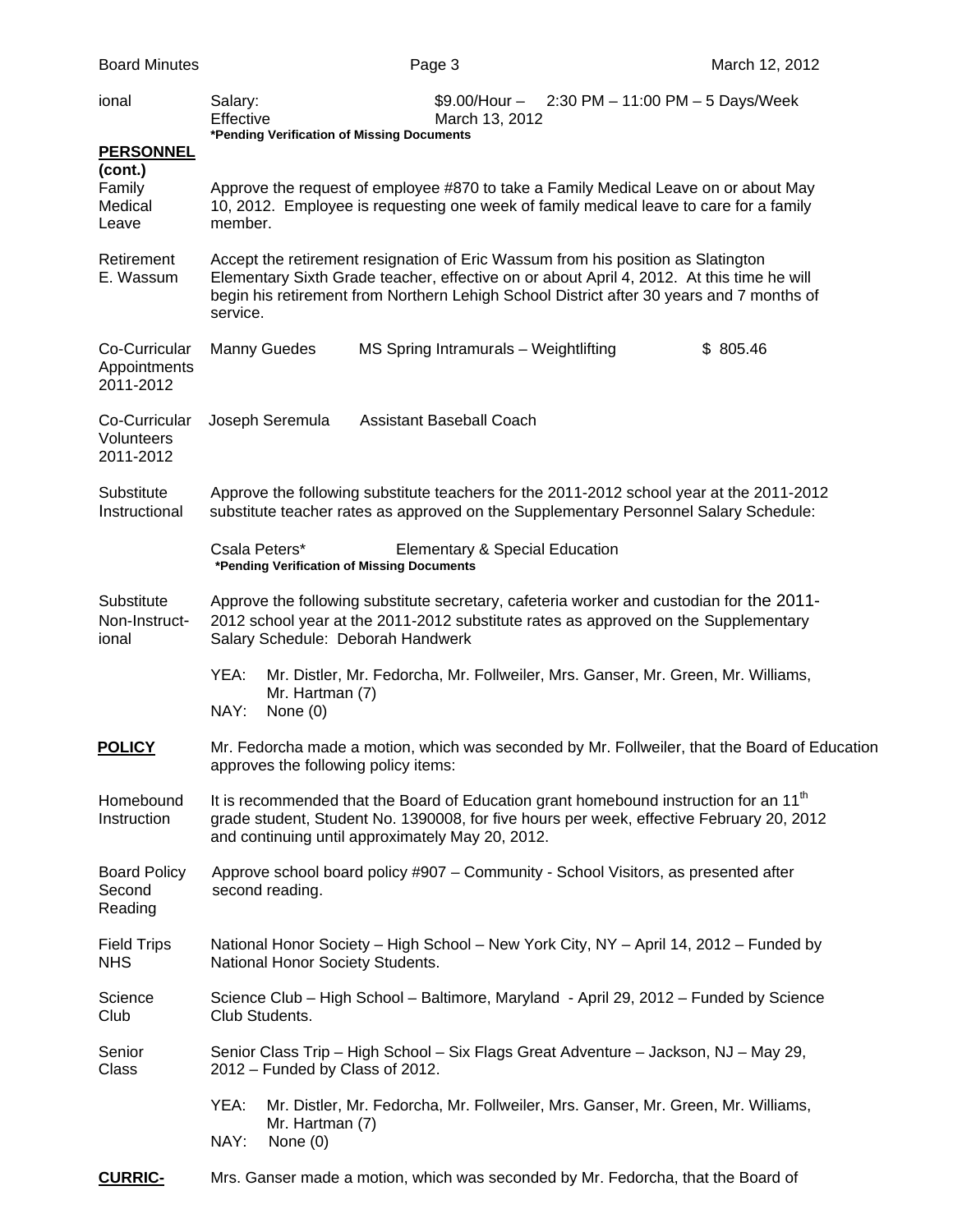| <b>ULUM AND</b><br><b>INSTRUC-</b><br><b>TION</b>                            | Education approve the following curriculum and instruction items:                                                                                                                                                                                                                                                                                                                                                                                                                                                                                                                                                            |
|------------------------------------------------------------------------------|------------------------------------------------------------------------------------------------------------------------------------------------------------------------------------------------------------------------------------------------------------------------------------------------------------------------------------------------------------------------------------------------------------------------------------------------------------------------------------------------------------------------------------------------------------------------------------------------------------------------------|
| <b>CURRIC-</b><br><b>ULUM AND</b><br>(cont.)                                 | Approve the following resolution to adopt the 2012-2013 Carbon Lehigh Intermediate Unit<br>Facilities Plan Committee Report that was adopted by the CLIU Facilities Plan Committee<br><b>INSTRUCTION</b> on January 27, 2012.                                                                                                                                                                                                                                                                                                                                                                                                |
| <b>CLIU</b><br><b>Facilities</b><br>Plan<br>Committee<br>Report<br>2012-2013 | <b>RESOLVED:</b> It is recommended that the Northern Lehigh School District Board of<br>Directors approve the 2012-2013 Facilities Plan Committee Report that was adopted by<br>the CLIU Facilities Plan Committee on January 27, 2012. In addition, the Board<br>reaffirms its commitment to the original construct of the Facilities Planning, approved<br>November 1, 1989, which consists of a series of prioritized inquiries to be considered<br>in determining future locations of the CLIU and school district special education classes.                                                                            |
| enVision<br>Math Curric-<br>ulum Core<br>2012 K-6                            | Approve the purchase of the envision Math Curriculum Core 2012 for students and<br>teachers in grades K-6. The total cost of these materials is not to exceed \$75,0000.00<br>and will be paid from the Curriculum and Instruction budget.                                                                                                                                                                                                                                                                                                                                                                                   |
| e-Learn 21<br>Virtual Learn-<br>ing Program                                  | Authorize administration to enter into a contract with the Carbon-Lehigh Intermediate<br>Unit #21 for the eLearn 21 Virtual Learning Program partnership beginning with the<br>2012-2013 school year.                                                                                                                                                                                                                                                                                                                                                                                                                        |
| which<br>they                                                                | Mr. Fedorcha questioned whether Mr. Michaels feels that this program will last more<br>than two years. Mr. Michaels noted that he has spoken at length with Dr. Culp and Mr.<br>Eric Lech from the IU as well as the area superintendents who are part of CAOLA,<br>is the parent of the e-Learn program, who are in their sixth year of the program. While<br>nothing is guaranteed, Mr. Michaels said he did feel very comfortable with the program.<br>Mr. Fedorcha added that he is thrilled at the prospect of bringing these kids back so<br>can be part of our school which makes it worthwhile for both us and them. |
|                                                                              | YEA:<br>Mr. Distler, Mr. Fedorcha, Mr. Follweiler, Mrs. Ganser, Mr. Green, Mr. Williams,<br>Mr. Hartman (7)<br>NAY:<br>None $(0)$                                                                                                                                                                                                                                                                                                                                                                                                                                                                                            |
| <b>FINANCIAL</b><br>Education                                                | Mrs. Ganser asked that the Lehigh Carbon & Technical Institute and Carbon Lehigh<br>Intermediate Unit budgets be voted on separately as she is abstaining for personal reasons.<br>Mr. Fedorcha made a motion, which was seconded by Mr. Williams, that the Board of<br>approve the following financial items:                                                                                                                                                                                                                                                                                                               |
| Financial<br>Reports                                                         | Approve the Following Financial Reports:<br>General Fund month of January<br>NLMS Student Activities Account month of February<br>NLHS Student Activities and Scholarship Account month of February                                                                                                                                                                                                                                                                                                                                                                                                                          |
| List of<br><b>Bills</b>                                                      | Approve the Following List of Bills:<br>General Fund months of February & March<br>Cafeteria Fund month of February<br>Refreshment Stand month of February<br>Capital Construction month of March                                                                                                                                                                                                                                                                                                                                                                                                                            |
| Community<br>College<br>decrease 2012-2013<br>13, 2012 school                | Lehigh Carbon Approve a resolution regarding the 2012-2013 Lehigh Carbon Community College Sponsor<br>contribution Budget. Total expenditures equal \$6,381,551.00 an increase of \$49,057.00 (0.8%)<br>over the 2011-2012 budget. Northern Lehigh's share of the total budget is \$231,996, a<br>of \$11,492.00 or 4.7%. A copy of the budget was distributed at the February                                                                                                                                                                                                                                               |
| <b>Budget</b>                                                                | board meeting.                                                                                                                                                                                                                                                                                                                                                                                                                                                                                                                                                                                                               |
| <b>Budgetary</b><br><b>Transfers</b>                                         | Approve budgetary transfers for the 2011-2012 school year including any budgetary transfers<br>for the end of year audit.                                                                                                                                                                                                                                                                                                                                                                                                                                                                                                    |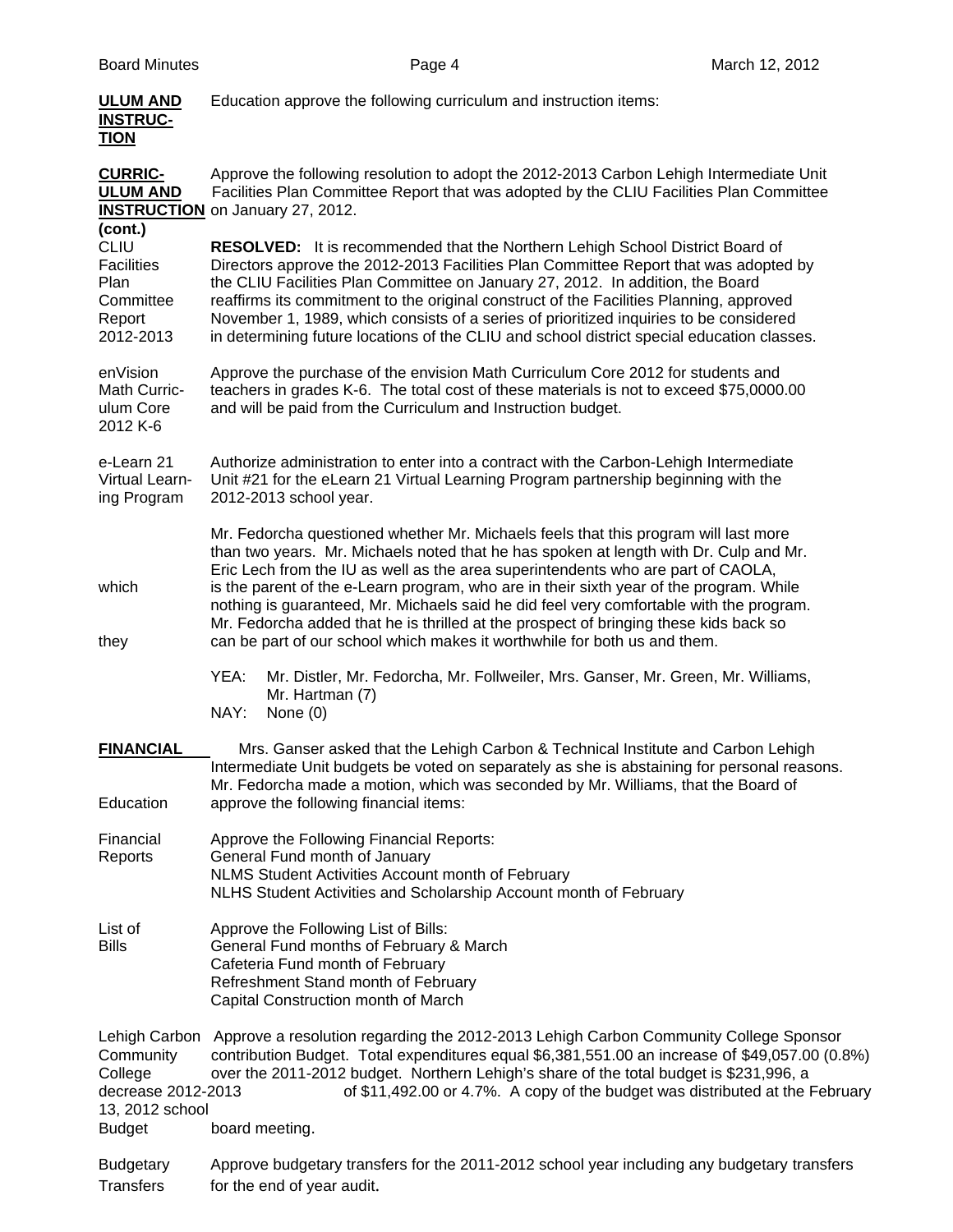Renewal Approve the renewal of our cellular phone service with Verizon Wireless for the two (2) phones Verizon used by our maintenance department for \$57.68 per month. This is a month to month agreement. **Wireless FINANCIAL (cont.)** YEA: Mr. Distler, Mr. Fedorcha, Mr. Follweiler, Mrs. Ganser, Mr. Green, Mr. Williams, Mr. Hartman (7)<br>NAY: None (0) None (0) Mr. Fedorcha made a motion, which was seconded by Mr. Williams that the Board of Education approve the following financial items: Carbon-Lehigh Approve a resolution regarding the 2012-2013 Carbon Lehigh Intermediate Unit Operational Intermediate and Program Services budget. Total expenditures equal \$2,127,918.00 a decrease of Unit \$303,138.00 (12.48%) over the 2011-2012 budget. Northern Lehigh's share is proposed 2012-2013 to be \$19,598.00 a decrease of \$11.00 from the 2011-2012 budget. A copy of the budget Budget was distributed at the February 13, 2012 school board meeting. Lehigh Career Approve a resolution regarding the Lehigh Career & Technical Institute general fund budget and & Technical Academic Center expenditures for the 2012-2013 school year. The general fund budget total Institute is \$23,097,730.00 an increase of \$401,910 or 1.77%. Northern Lehigh School District's portion 2012-2013 of the 2012-2013 general fund budget is \$951,109.90 a decrease of \$4,282.22. The Budget expenditures for the Academic Center budget for the period of July 1, 2012 through June 30, 2013 total \$1,374,290.00 an increase of \$44,460.00 or 3.34%. Northern Lehigh School District's portion is \$39,960, a decrease of \$10,745.57. A copy of the budget was distributed at the February 13, 2012 school board meeting. YEA: Mr. Fedorcha, Mr. Follweiler, Mr. Green, Mr. Williams, Mr. Hartman (5) NAY: None (0) ABS: Mr. Distler, Mrs. Ganser (2) **INFOR-** Minutes of the Lehigh Carbon Community College Board of Trustees meeting held on **MATION** February 2, 2012 were distributed. Minutes of the Lehigh Career & Technical Institute Joint Operating Committee meeting held on January 25, 2012 were distributed. Minutes of the Carbon Lehigh Intermediate Unit 21 Board of Directors meeting held on January 16, 2012 were distributed. Mrs. Ganser noted that recently there was an article in the paper about Northwestern School District being pioneers in having great open conversations with their staff and students. Mrs. Ganser added that she believes that Northern Lehigh were the true pioneers and she commended administration and staff for that. **ADJOURN-** Mr. Follweiler made a motion, which was seconded by Mr. Distler, that the regular meeting of **MENT** the Northern Lehigh School District Board of School Directors is adjourned at 8:02 p.m. YEA: Mr. Distler, Mr. Fedorcha, Mr. Follweiler, Mrs. Ganser, Mr. Green, Mr. Williams, Mr. Hartman (7) NAY: None (0)

Respectfully submitted,